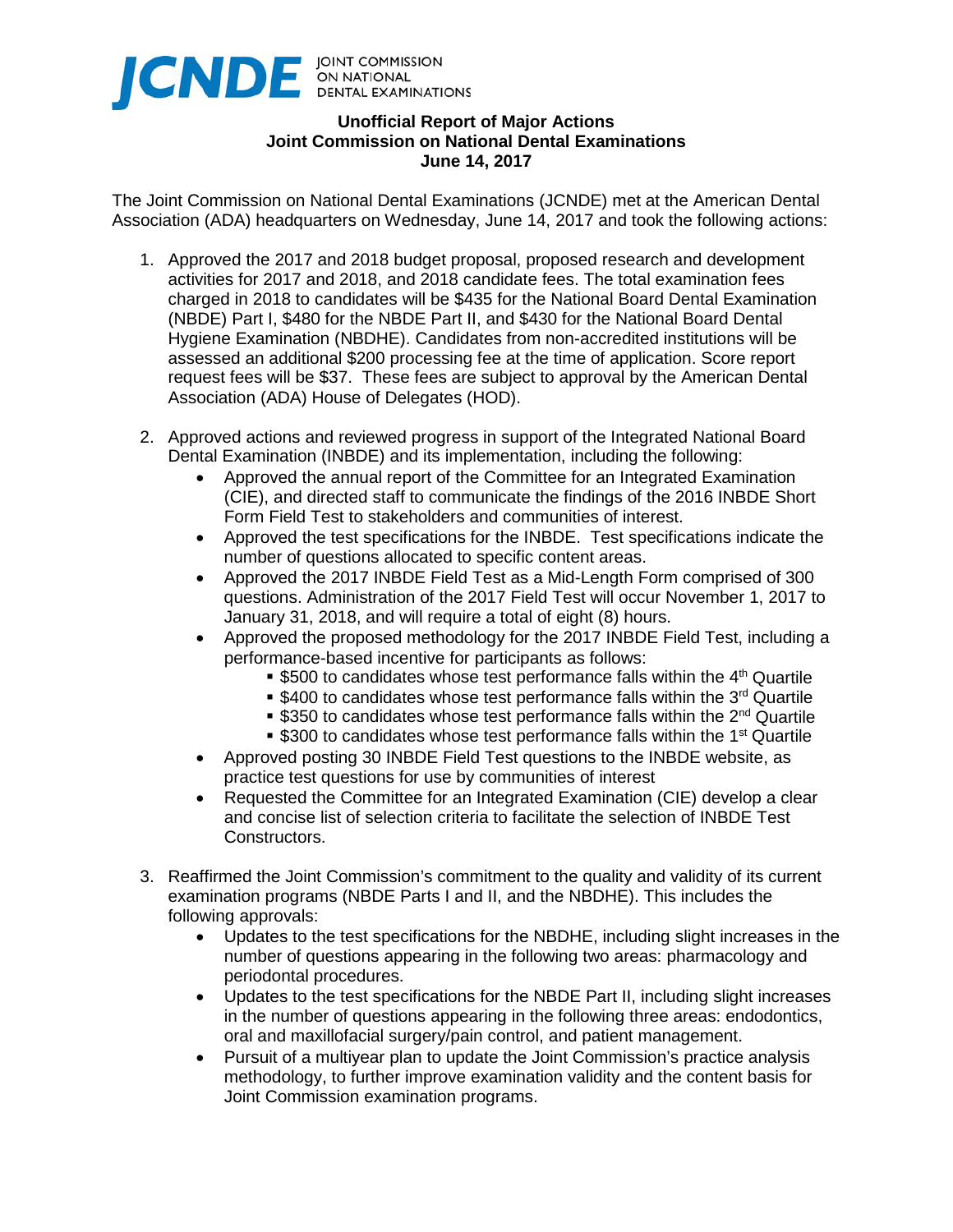

- Reappointment of current NBDE and NBDHE test constructors, and selection of new primary and alternate NBDE and NBDHE test constructors for committees meeting in 2018.
- Revisions to selection criteria for Dental Hygiene Test Constructors.
- Acceptance of the following reports used to monitor and report on the quality and performance of National Board Examinations:
	- National Board Dental Examinations Technical Report
	- National Board Dental Hygiene Examination Technical Report
	- **Trends in Candidate Performance Report**
	- Quality of Recent Examinations Report
- The Joint Commission will seek approval from the American Dental Association to investigate the relationship between National Board Examination performance and performance on examinations of the American Dental Association, in accordance with agreements appearing in corresponding Examination Candidate Guides, for internal research purposes only. This would provide supplemental validity evidence in support of the National Board Examinations.
- 4. Pursued efforts in support of the strategic direction of the Joint Commission. This includes the following approvals and discussions:
	- Submission of a self-assessment report to the 2017 ADA HOD, in compliance with ADA HOD policy. This introspective report was developed over a two-year period.
	- Authorization of funding in support of a facilitated planning process to develop a comprehensive strategic plan that identifies and prioritizes short and long terms goals and corresponding action plans, with consideration given to factors such as the Joint Commission's needs, values, scope, mission, governance, operating environment, stakeholders, communities of interest, projects, resources, and deliverables, as well as the Joint Commission's strengths, weaknesses, opportunities, and threats.
	- Changes to JCNDE Bylaws, contingent upon approval by the ADA HOD, which would permit the Joint Commission to develop written examinations, exclusive of clinical demonstrations, for the purpose of assisting state boards in determining *qualifications of other oral health care professionals* who seek licensure to practice in any state, district or dependency of the United States, which recognizes the National Board Examinations. In short, this change would expand the Joint Commission's current scope to include other oral health care professionals (i.e., beyond dentists and dental hygienists).
	- The Joint Commission will be distributing a communication to AADB, ADA, and ADEA, soliciting feedback concerning the Joint Commission's interest in serving as a provider of licensure examinations for oral health care professions. An informational copy of this communication will also be provided to the ADHA.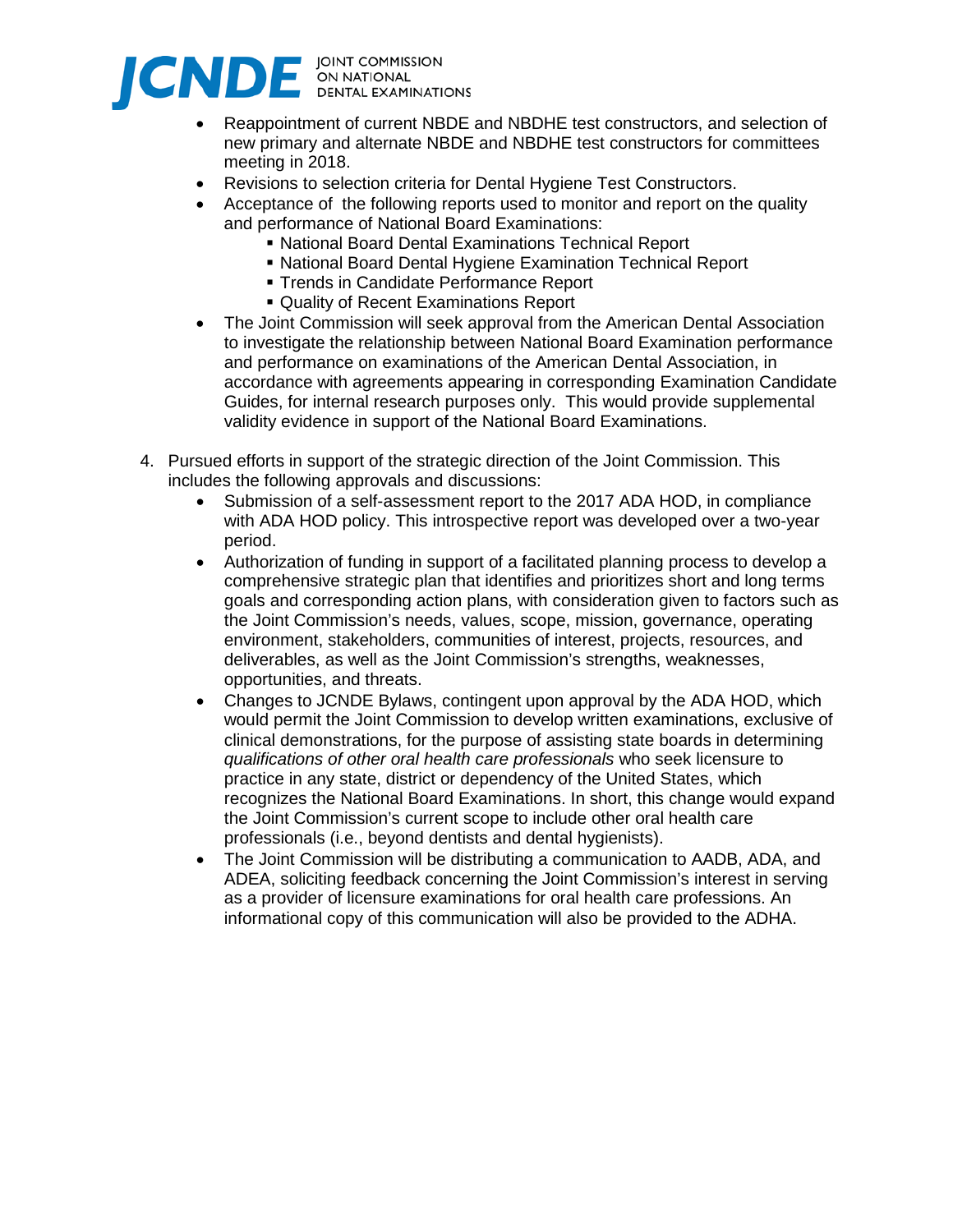

- 5. Considered requests made to the Joint Commission involving communities of interest.
	- Approved the development of a contractual agreement with the American Dental Education Association (ADEA) to report National Board Dental Examination results to ADEA, for use in the following advanced dental education program and advanced standing program application systems: ADEA Postdoctoral Application Support Service (ADEA PASS) and the ADEA Centralized Application for Advanced Placement for International Dentists (ADEA CAAPID). ADEA will use Applicant Information for reporting applicant scores to dental schools and programs as designated by the applicant and participating in ADEA AADSAS, ADEA PASS and ADEA CAAPID (the "Purpose"), and for no other purpose other than for those purposes for which ADEA is authorized directly by the applicant.
	- Approved extending through 2022 the Joint Commission's contractual agreement with the American Student Dental Association (ASDA) concerning NBDE released questions. This extension permits dissemination of NBDE released questions to individual students and others in print format for individual study for a modest fee.
	- Reviewed a request by the National Board Dental Examination Part II Patient Management Test Construction Committee (TCC), to consider providing detailed examination performance information to dental programs, beyond the performance information that is already currently provided to these programs. The Joint Commission expresses its heartfelt thanks to these Test Constructors for their commitment and contribution in providing item development support for the National Board Dental Examination Part II. However, the TCC's request falls outside the scope and mission of the Joint Commission.
- 6. Approved efforts in support of the Joint Commission's mission, and the reduction of potential conflicts of interest for Commissioners.
	- A member of the Joint Commission on National Dental Examinations cannot simultaneously serve as a principal officer of a clinical testing agency. This change – made to the Joint Commission's Standing Rules – requires approval by the ADA House of Delegates
	- Accepted the process and criteria for electing the JCNDE public member.
- 7. Approved modifications to the JCNDE's Examination Regulations, including changes to reflect the Joint Commission's transition to electronic reporting mechanisms, clarify the concept of certification, and incorporate the processing fee associated with candidates from non-accredited institutions
- 8. Reaffirmed Dr. Lisa Heinrich-Null as Chair and elected Dr. William F. Robinson as Vice Chair of the Joint Commission. Their terms will begin in October of 2017.
- 9. Approved proposed 2018 and 2019 meeting dates, pending meeting and hotel room availability. June 20, 2018 is the scheduled meeting date for 2018. To facilitate greater participation by dental board members in the National Dental Examiners' Advisory Forum (NDEAF), in 2018 NDEAF will directly precede the full JCNDE meeting.

Dr. Frank W. Licari (ADEA), Chair Dr. Lisa Heinrich-Null (ADA), Vice Chair Dr. Dale R. Chamberlain (AADB)